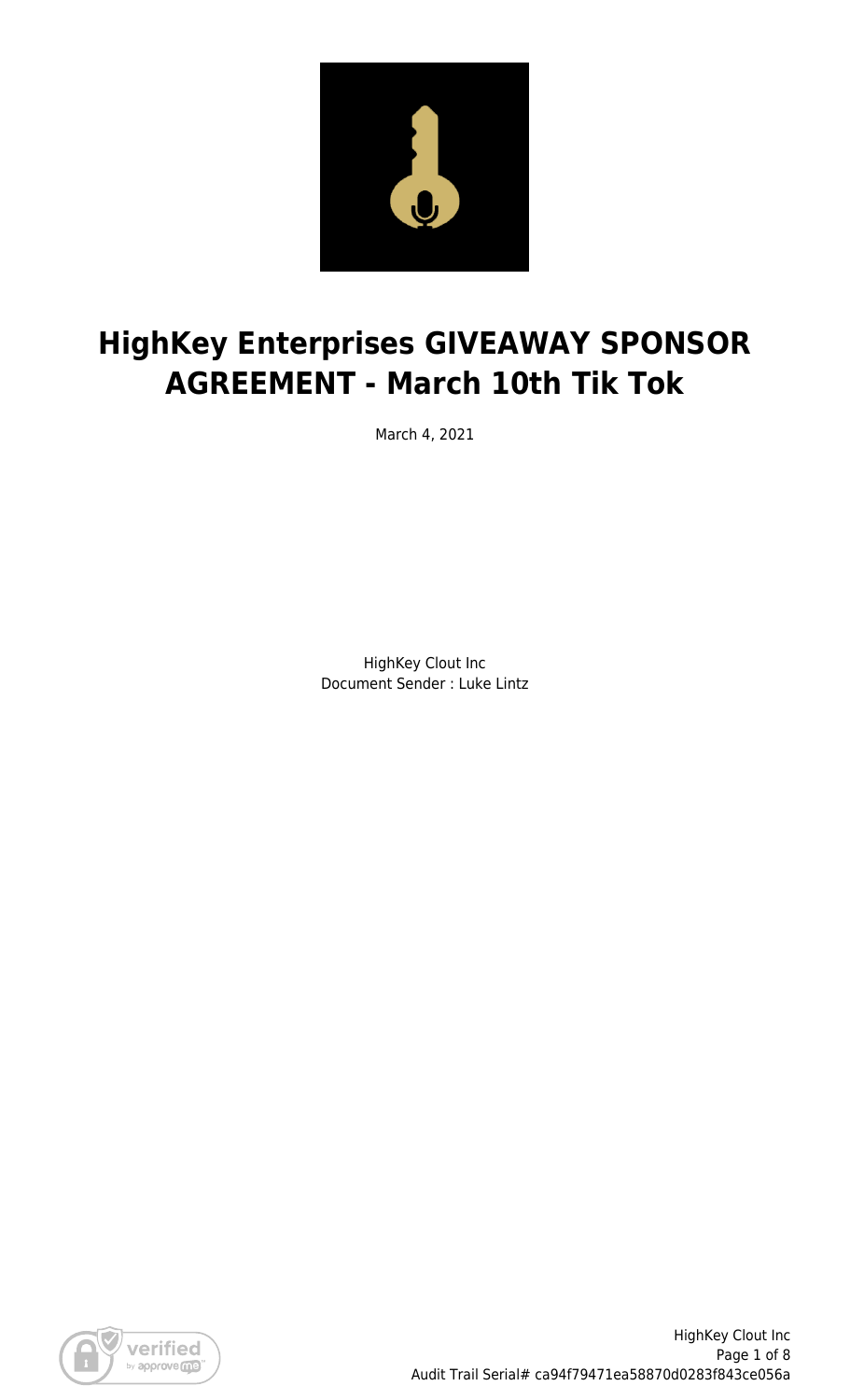### HighKey Enterprises GIVEAWAY SPONSOR AGREEMENT - March 10th Tik Tok

This agreement ("Agreement"), which is made and entered into as of the date entered below (the "Effective Date"), by and between the undersigned ("Sponsor") and HighKey Enterprises LLC ("Company") constitutes the terms and conditions for Sponsor's participation in one (1) of Company's giveaways (the "Giveaway"). Sponsor and Company are sometimes hereinafter collectively referred to as the "Parties" or individually as the "Party".

1. Sponsor's Participation In The Giveaway. In consideration of the Participation Fee (as defined herein below), Company will include Sponsor in the Giveaway in accordance with the following. While the terms & conditions of the Giveaway are still being finalized, during the Giveaway Period (as defined herein below), Influencers Tik Tok account (@jaynagy, or such other Tik Tok account as directed by Company) will "follow" Sponsor's Tik Tok account and, as a condition of entering the Giveaway and in an effort to drive traffic to Sponsor's Tik Tok account, Company shall require each entrant to "follow" Sponsor's Tik Tok account. The Sponsor Tik Tok account to be included in the Giveaway is as follows:

("Sponsor's Tik Tok Account(s)")

Company estimates that by sponsoring the Giveaway, Sponsor's Tik Tok Account(s) will gain an estimated Fifty Thousand (50,000) Tik Tok followers. Any social media gain discussed by the parties is an estimate, and not a guarantee.

- 2. Giveaway Launch Date / Giveaway Period. The tentative launch date of the Giveaway is currently scheduled to be on or about March 10th, 2021 and will run for seven (7) days (i.e., the Giveaway will end on or about March 18th, 2021) (the "Giveaway Period"); provided, said date(s) and/or the Giveaway Period may be reasonably altered at Company's sole discretion.
- 3. Giveaway Promotion: Prior to and during the Giveaway Period (the dates and times of which shall be determined by Company), Company shall engage social media influencers to promote the Giveaway via their Tik Tok accounts. As of the date hereof, Company has engaged @jaynagy on Tik Tok to promote the Giveaway.
- 4. Participation Fee. In full consideration for the Sponsor's participation in the Giveaway, Sponsor will pay Company the guaranteed pay-or-play sum of U.S. Six Thousand Dollars (\$6,000.00) minus any applicable discounts directly given by Company (the "Participation Fee"). If the payment is made via credit card or PayPal there will be a merchant processing fee of four percent (4%) thereof, added to the participation fee. Company shall be deemed pay-or-play upon execution of this Agreement. Sponsor shall pay to Company the Participation Fee via credit card, Wire Transfer or PayPal upon Sponsor's execution of this Agreement into the following accounts (Sponsor to inform Company where the Participation Fee was sent):

Account Name: HighKey Enterprises LLC Account Number: 030229162 Bank Address: 208 Av. Luis Muñoz Rivera, San Juan, 00918 Routing Number: 021502011 Swift Code: BPPRPRSX Beneficiary Address: 250 Ave Ponce de Leon, Ste 301 PMB 0801, San Juan, PR 00918

Please Note: This is a USD currency bank account

Unless and until Sponsor pays and Company receives the Participation Fee in whole, Company shall be under no obligation to include Sponsor in the Giveaway. By executing this Agreement, Sponsor agrees

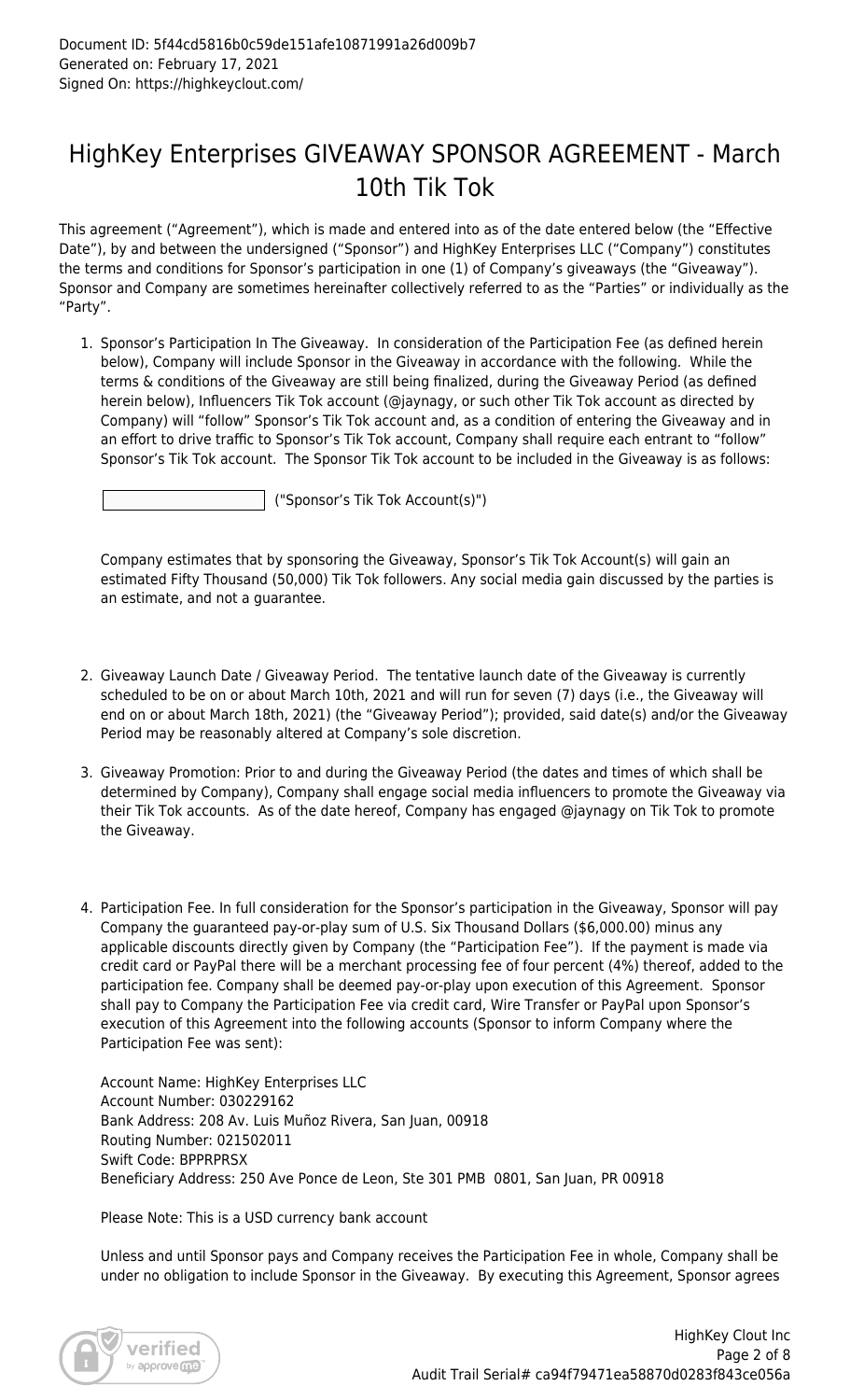to refrain from initiating any chargebacks. Defaulting on any payments will result in immediate termination of all services.

5. Sponsor's Giveaway Social Media Posts. While not required, Sponsor is encouraged to promote the Giveaway on Sponsor's social media platforms. The creative of said social media posts shall be at Sponsor's discretion, provided Sponsor shall include the required hashtags and "@"s provided to Sponsor for inclusion therein, as well as #Giveaway.

#### 6. **Ownership.**

- **a. Deliverables.** "Deliverables" means each item of social media content Company causes to be posted by Company and/or any of her affiliates, employees, sponsors, and/or associates, including, without limitation, the influencers, in connection with the Giveaway, including any photographs, video footage, artwork and written work identified. Company will retain all ownership rights in the Deliverables, subject to the terms of a license provided for Sponsor Materials (as defined below), and shall have the right to use, reuse, reproduce, copyright, and exhibit them in any/all manners.
- **b. Sponsor Materials.** Sponsor may provide Company with materials owned by the Sponsor or another third party ("Sponsor Materials"), for use in connection with the Deliverable(s), including, without limitation, Sponsor's name, likeness, and/or social media handle. Sponsor Materials shall remain the sole and exclusive property of Sponsor and/or the respective third party, as applicable, including all intellectual property rights therein; provided, Sponsor hereby grants or will cause to be granted to Company a non-exclusive, royalty-free, perpetual, irrevocable, worldwide license to use, copy, distribute, display, perform and transmit the Sponsor Materials as incorporated in the Deliverables; provided, notwithstanding the foregoing, nothing herein shall require Company to remove and/or delete any social media content incorporating Sponsor Materials created and posted during the Giveaway Period following the duration of this Agreement (i.e., the Deliverables can live passively in perpetuity on Company's social media platforms).
- **c. Company License.** Solely during the Giveaway Period, Sponsor shall have the right to (i) promote or "whitelist" the Deliverables and (ii) share, like, and/or re-post the Deliverables solely on Sponsor's owned and operated social media channels; provided, Sponsor shall not be permitted to edit and/or modify the Deliverables before sharing, liking, and/or re-posting the Deliverables. Following the Giveaway Period, neither Party shall have the obligation to delete the Deliverables; provided, Sponsor shall not be permitted to "whitelist", promote, share, like, and/or repost the Deliverables following the Giveaway Period (i.e., there shall be no post Giveaway Period use of the Deliverables). Apart from the above, Sponsor will not exploit or distribute the Deliverables in any manner, including, without limitation, by using the Deliverables in any form of advertising or commercial tie-ins without the explicit permission of Company in each instance.
- 7. **Representations and Warranties;** Indemnity. Sponsor represents and warrants that (i) Sponsor has the full right and authority to enter into this Agreement, to grant the rights herein granted, and to perform its obligations hereunder; (ii) Sponsor shall comply with all laws, regulations, and Tik Tok rules in connection with the Sponsor Services, including, without limitation, the FTC and (ii) any products given to Company for inclusion in the Deliverables and/or Giveaway, if any, are safe and merchantable for its intended purpose. **While the intent hereof is for Sponsor to gain Tik Tok followers, Company makes no representation or warranty that Sponsor will gain any followers and, in the event, Sponsor does gain followers, makes no representation or warranty regarding the retention of the followers, as the Parties acknowledge that social media user retention is largely based on content and Company makes no representation or warranty that Sponsor's content will retain said followers post Giveaway Period. Accordingly, it will solely be Sponsor's obligation to retain the followers. Each Party shall indemnify the other against any third party liability, damages, costs and expenses (including reasonable outside attorneys' fees and costs) incurred by reason of any claim arising in connection with any uncured material breach of their respective covenants, representations, warranties or agreements herein.** Any social media gain discussed by the parties is an estimate and not a guarantee. Sponsor shall indemnify, defend, and hold harmless Company and their employees, agents, and representatives from and against any and all claims, suits, damages, liabilities, costs, and expenses (including reasonable outside attorneys' fees and court costs) arising out of or relating to the exploitation, production, manufacturing, and advertising of Sponsor's products and/or services and/or

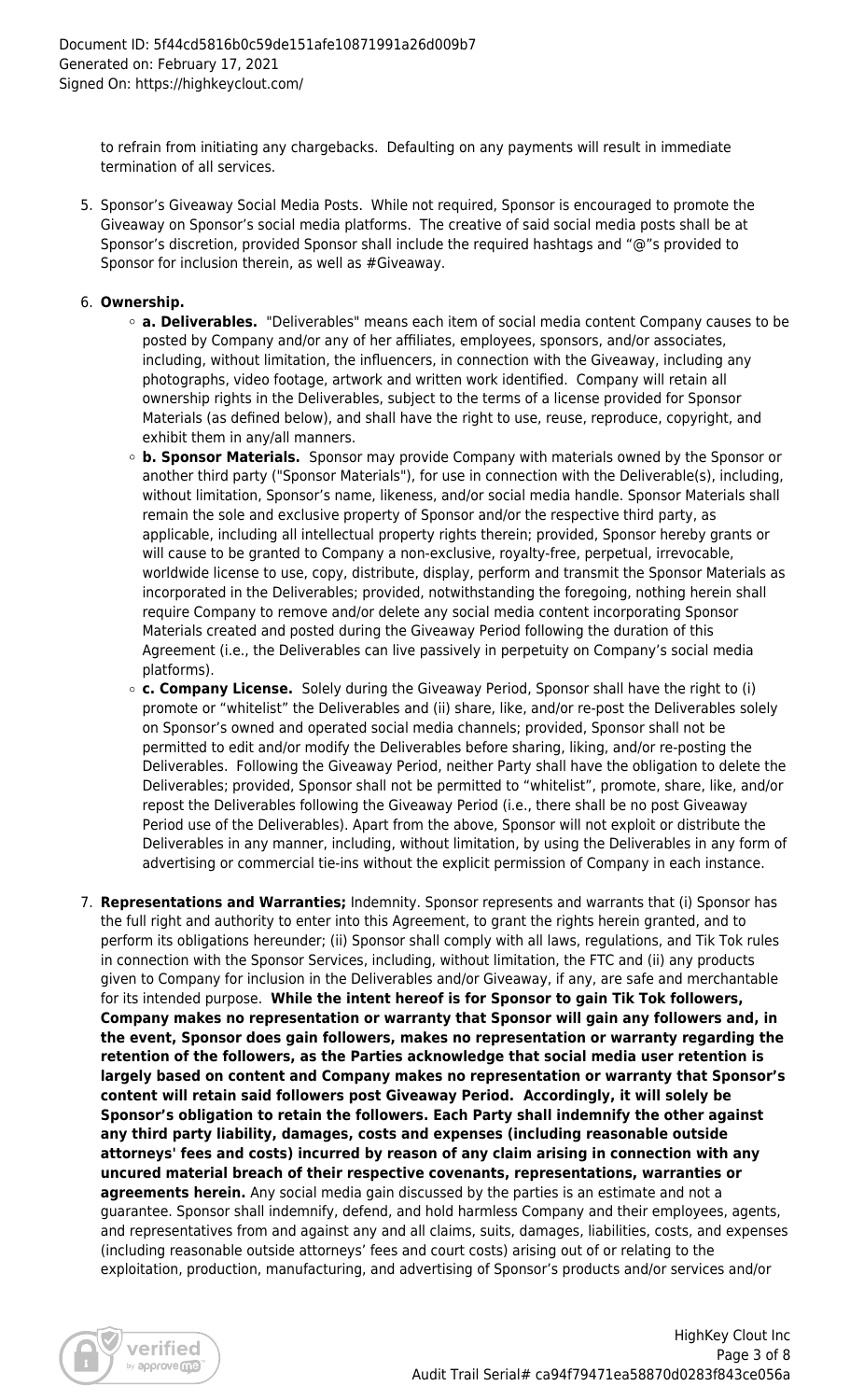any element thereof, including, without limitation, Sponsor's social media accounts, any Sponsor Materials and/or advertising material furnished by Sponsor. Company shall have the right to approve any counsel retained to defend against any claim in which Company or its affiliates are named as a defendant. Additionally, Company shall have the right to control and participate in the defense of any such claim concerning matters that relate to Company. Sponsor will not settle any such claim without Company's prior written consent. This indemnification shall survive termination and/or expiration of this Agreement.

- 8. **Confidential Information.** "Confidential Information" means the proprietary information exchanged between each of the Parties, which includes, without limitation, non-public information (tangible or intangible) regarding a Party's products and services, campaigns, technology, designs, techniques, research, know-how, specifications, product plans, pricing, customer information, user data, current or future strategic information, current or future business plans, policies or practices, employee information, and other business and technical information, which is either (a) marked "confidential" or "proprietary" at the time of disclosure by the disclosing party; or (b) by its nature or content is reasonably distinguishable as confidential or proprietary to the receiving party. Each Party agrees to hold the Confidential Information in confidence and to not use or disclose it to a third party. The receiving party shall protect the Confidential Information by using the same degree of care, but no less than a reasonable degree of care (including reasonable security measures), to prevent the unauthorized use, dissemination or publication of Confidential Information as the receiving party uses to protect its own Confidential Information of like nature. If either Party authorizes the other to make copies of Confidential Information, the other Party's proprietary rights notices shall be reproduced in the same manner as the original Confidential Information. The receiving party may disclose the Confidential Information to its employees, agents, business, legal, and financial advisers and independent contractors with a need-to-know, only as necessary to fulfill the Services and provided such parties have executed a written non-disclosure agreement substantially as protective of Confidential Information as this Agreement. The receiving party shall promptly notify the disclosing party of any actual or suspected misuse or unauthorized disclosure of the disclosing party's Confidential Information. Confidential Information shall not include information that (a) is made generally available in the public domain prior to time of disclosure; (b) is or becomes publicly available through no act or omission by the receiving party; (c) was already in the receiving party's possession without restriction before receipt from the disclosing party and was not subject to a duty of confidentiality; (d) is rightfully disclosed to the receiving party by a third party without confidentiality restrictions, or (e) that the receiving party independently developed without the use of or reference to Confidential Information. The receiving party may disclose the disclosing party's Confidential Information as required by law or court order provided: (i) the receiving party reasonably notifies the disclosing party in writing of the requirement for disclosure, unless notice is prohibited by law; and (ii) discloses only that portion of the Confidential Information legally required. Any such disclosure of Confidential Information shall not otherwise relieve receiving party of any of its obligations hereunder.
- 9. **Force Majeure.** If Company's services are prevented, rendered impossible, or unfeasible by sickness or disability of Company or the influencers, technology failure, unforeseen emergency of Company and/or the influencers, any act or regulation of any public authority, or by reason of riot, strike, acts of terrorism, epidemic, war or declaration of disaster by federal or state government, or other preventing acts (e.g., an event which causes a rapid spike in internet activity, like a celebrity death, etc.) (each a "Force Majeure Event"), it is understood and agreed that there shall be no claim for damages by either Party and Company shall not be deemed in breach of this Agreement. In the event of a Force Majeure Event, the parties agree to negotiate in good faith to reschedule service dates, subject to Company's availability, on the terms and conditions set forth herein.
- 10. **Notices.** All notices and other communications, including payments, under this Agreement, shall be made in writing and shall be delivered by hand or sent by fax, electronic mail (including text message, email, and Tik Tok direct message, with confirmed receipt), or sent by prepaid express mail or reputable overnight courier service, and shall be deemed given when so delivered by hand fax, electronic mail, or if express mailed or couriered, three (3) business days after mailing or deposit with such express mail service or courier to the Parties at the following addresses (or at such other address for a Party as shall be specified by like notice):

If to Company:

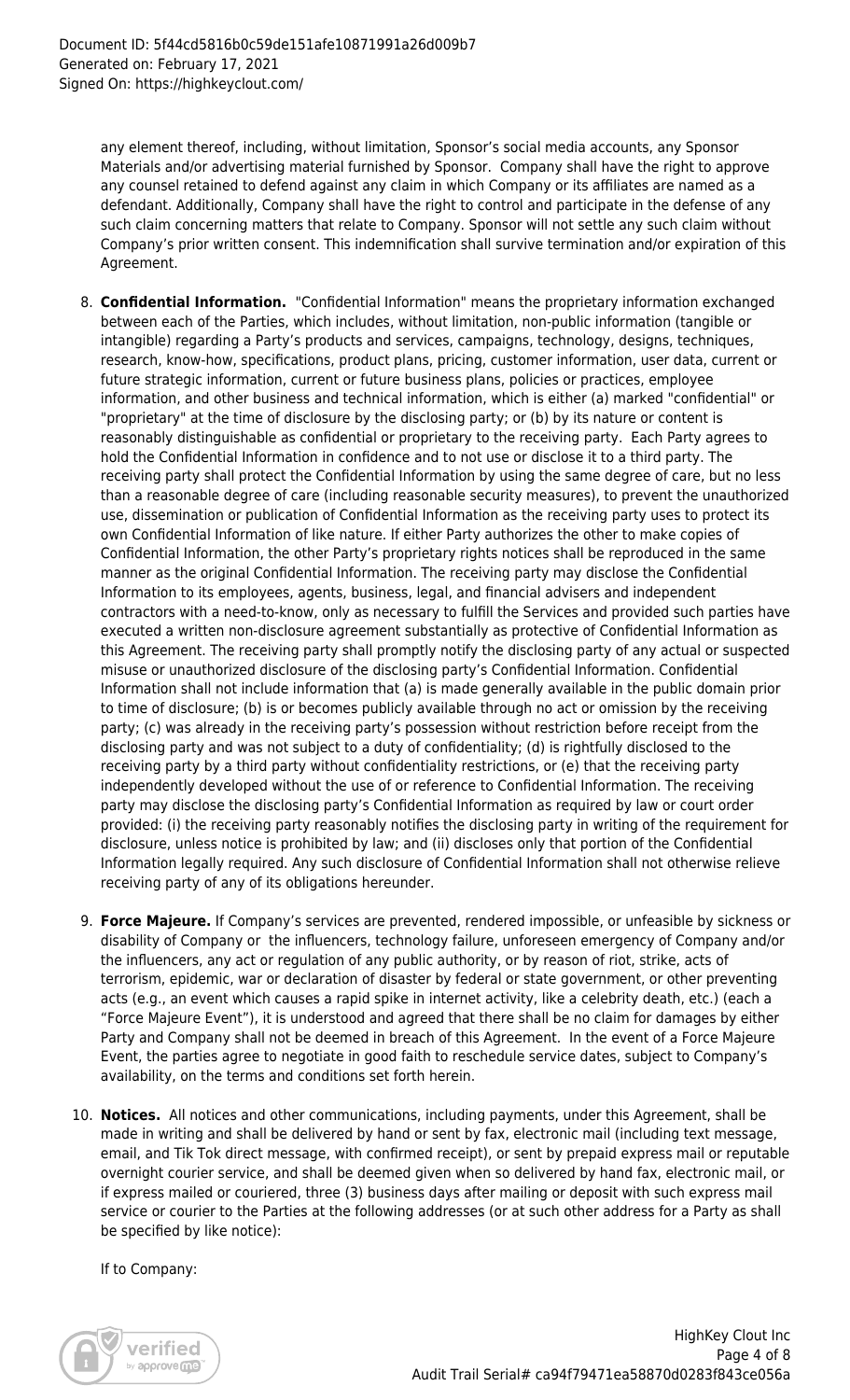HighKey Enterprises 250 Ave Ponce de Leon Ste 301 PMB 0801 San Juan, PR 00918 Email: accounting@highkeyclout.com Attn.: Luke Lintz

If to Sponsor:

(Sponsor's contact and billing details can be found in the corresponding invoice after the transaction is processed)

#### 11. **Term and Termination.**

a. This Agreement will commence on the Effective Date and, unless terminated earlier in accordance with the terms of this Agreement, will remain in force and effect for as long as the Giveaway is active and/or Company is performing the services outlined herein.

Either Party may terminate this Agreement if the other Party breaches any material term of this Agreement and fails to cure such breach. Neither Party hereunder shall be deemed in breach hereof until the non-breaching party provides the breaching party with written notice of said breach and the breaching party fails to cure said breach within ten (10) days (two days in connection with any payments) of receiving such written notice; provided, Company shall be permitted to immediately terminate this Agreement at any time prior to receipt of the Participation Fee. Adequacy of cure shall be judged by the non-breaching party's reasonable business judgment.

c. Upon expiration or termination of this Agreement, Sponsor will immediately cease using any/all deliverables other than as permitted under this Agreement.

d. Those terms that by their nature should survive expiration or termination of this Agreement shall survive, including, without limitation, each Party's respective obligations, ownership, and indemnification.

12. Client and Company recognize that disputes arising under this Agreement are best resolved at the working level by the Parties directly involved. Both Parties are encouraged to be imaginative in designing mechanisms and procedures to resolve disputes at this level. Such efforts shall include the referral of any remaining issues in dispute to higher authority within each participating Party's organization for resolution. Failing resolution of conflicts at the organizational level, Client and Company agree that any and all remaining controversies, claims or disputes arising out of or related to this Agreement or the interpretation, performance, or breach thereof, including alleged violations of statutory or common law rights or duties, and the determination of the scope or applicability of this agreement to arbitrate ("Dispute"), except as otherwise set forth below, shall be resolved according to the following procedures which shall constitute the sole dispute resolution mechanism hereunder. In the event that the Parties are unable to resolve any Dispute informally, then such Dispute shall be submitted to confidential final and binding arbitration. The parties agree that any and all disputes shall be submitted to confidential, binding arbitration, before a single neutral arbitrator, who shall possess no less than ten (10) years of experience in entertainment matters. The arbitration shall be conducted in Puerto Rico before a single neutral arbitrator appointed in accordance with the Arbitration Rules. The arbitrator will provide a detailed written statement of decision, which will be part of the arbitration award and admissible in any judicial proceeding to confirm, correct or vacate the award. Unless the parties agree otherwise, the neutral arbitrator and the members of any appeal panel shall be former or retired judges or justices of any Puerto Rico court. The Parties shall share the cost of the arbitration; provided, the prevailing party shall be entitled to their fees and costs associated with the arbitration, including outside attorney's fees. If either Party refuses to perform any or all of its obligations under the final arbitration award (following appeal, if applicable) within thirty (30) days of such award being rendered, then the other Party may enforce the final award in any court of competent jurisdiction in Puerto Rico. The Party seeking enforcement of any arbitration award shall be entitled to an award of all costs, fees and expenses, including reasonable outside attorney's fees, incurred in enforcing the award, to be pay by the Party against whom the enforcement is ordered.

### 13. **General.**

**a. Assignment.** The sponsor shall not be permitted to assign, delegate, or otherwise transfer

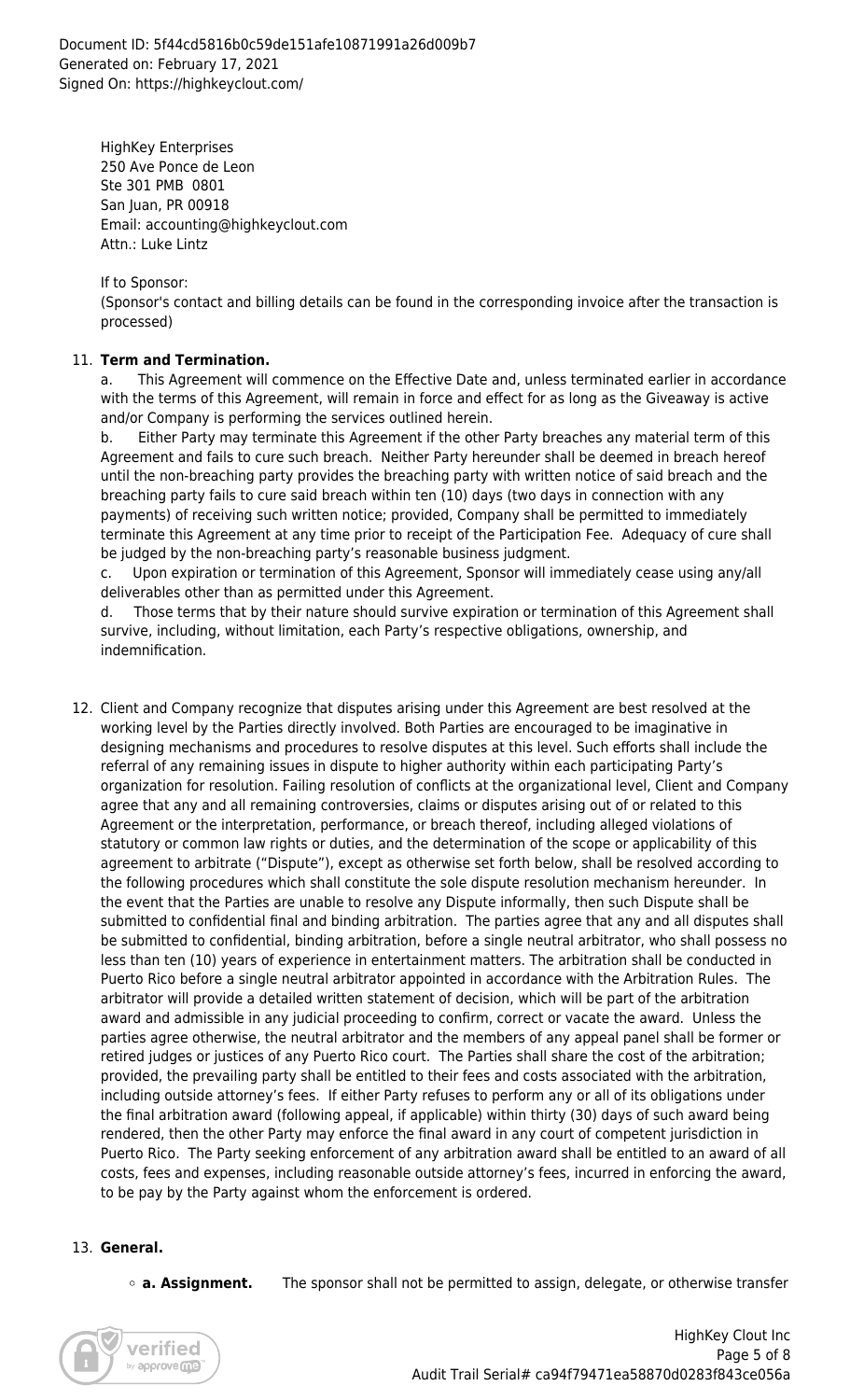this Agreement without the prior written consent of Company. Any attempted assignment, transfer or delegation, without such consent, will be void.

- **b. No Injunctive Relief.** It is further agreed that Sponsor's rights and remedies in the event of a failure or omission constituting a breach of the provisions of this Agreement shall be limited to the Sponsor's right, if any, to recover damages in an action at law, but in no event shall Sponsor be entitled by reason of any such breach to terminate this Agreement, or to enjoin Company in any way.
- **c. No Defamatory Statements.** Sponsor agrees that Sponsor will not make any statement, or take any other action, to disparage, defame or compromise the goodwill of HighKey Enterprises or its employees, owners, and affiliates. In addition to injunctive relief and actual damages, Sponsor agrees HighKey Enterprises any breach or violation by Sponsor of the foregoing sentence shall result in substantial damages and injury to HighKey Enterprises, the precise amount of which would be extremely difficult or impracticable to determine. Accordingly, the parties have made a reasonable endeavor to estimate a fair compensation for potential losses and damages to HighKey Enterprises and, therefore, Sponsor further agree, that in addition to the remedies set forth herein, Sponsor will also be obligated to pay, and agrees to pay to HighKey Enterprises, the sum of One Million Dollars (\$1,000,000) as a reasonable and fair amount of liquidated damages to compensate HighKey Enterprises for any loss or damage resulting from each breach by Sponsor of the foregoing terms. The parties intend that such damages constitute compensation and not a penalty. The parties hereto further agree that such sum bears a reasonable and proximate relationship to the actual damages that HighKey Enterprises will suffer from each breach of the terms of this Agreement.
- **d. Release.** Sponsor (on behalf of itself and its heirs, next of kin, spouse, guardians, legal representatives, employees, executors, administrators, agents, successors and assigns (collectively, the "Releasing Parties") hereby agree not to sue and irrevocably and unconditionally release, waive and forever discharges HighKey Enterprises and their successors, assigns, licensees, distributors, sponsors, and advertisers, and each of the foregoing's respective past, present and future officers, directors, agents, representatives, shareholders and employees, jointly and individually (collectively, "Released Parties"), from any and all manner of liabilities, claims and demands of any kind or nature, whatsoever, in law or equity, whether known or unknown, suspected or unsuspected, and whether or not concealed or hidden, that Sponsor may now have or may hereafter have (including, but not limited to, for defamation, invasion of any rights of privacy, right of publicity or personality, intentional or negligent infliction of emotional distress, infringement of copyright or trademark or violation of any other right), which arise out of or relate in any way, directly or indirectly, to the Sweepstakes or any rights therein which Sponsor or any Releasing Parties ever had, now has, or in the future may have against any Released Parties. Sponsor acknowledges that there is a possibility that subsequent to the execution of this Agreement, Sponsor will discover facts or incur or suffer claims which were unknown or unsuspected at the time this Agreement was executed, and which if known by Sponsor at that time may have materially affected Sponsor's decision to execute this Agreement. Sponsor acknowledges and agrees that by reason of this Agreement, and the release contained in the preceding sentences, Sponsor is assuming any risk of such unknown facts and such unknown and unsuspected claims.
- **e. Limitation of Liability:** Under no circumstances shall Company be liable to Sponsor for consequential, special, indirect, punitive, exemplary or incidental damages, including, without limitation, lost profits and opportunity costs, arising out of this Agreement, and Company's total liability in connection with this Agreement shall not exceed the Participation Fee amount.
- **f. Misc.** This Agreement shall be construed in accordance with the laws of Puerto Rico and shall be subject to the jurisdiction of the courts located in Puerto Rico, to which the parties hereby agree to submit any controversy arising hereunder, excluding that body of law pertaining to conflicts of laws and agree to accept service by mail (including email) to the address listed herein (or as such address may be amended as permitted herein). This Agreement, contains the full and complete understanding between the parties and supersedes all prior agreements and understandings, whether oral or written concerning the subject matter hereof. This Agreement may not be modified or changed except by a writing signed by all of the parties. Each of the parties acknowledges that no representation or promise not expressly contained in this Agreement has been made by the other or its agents or representatives. The failure of any Party to enforce at any time any of the provisions hereof shall not be construed to be a waiver of such

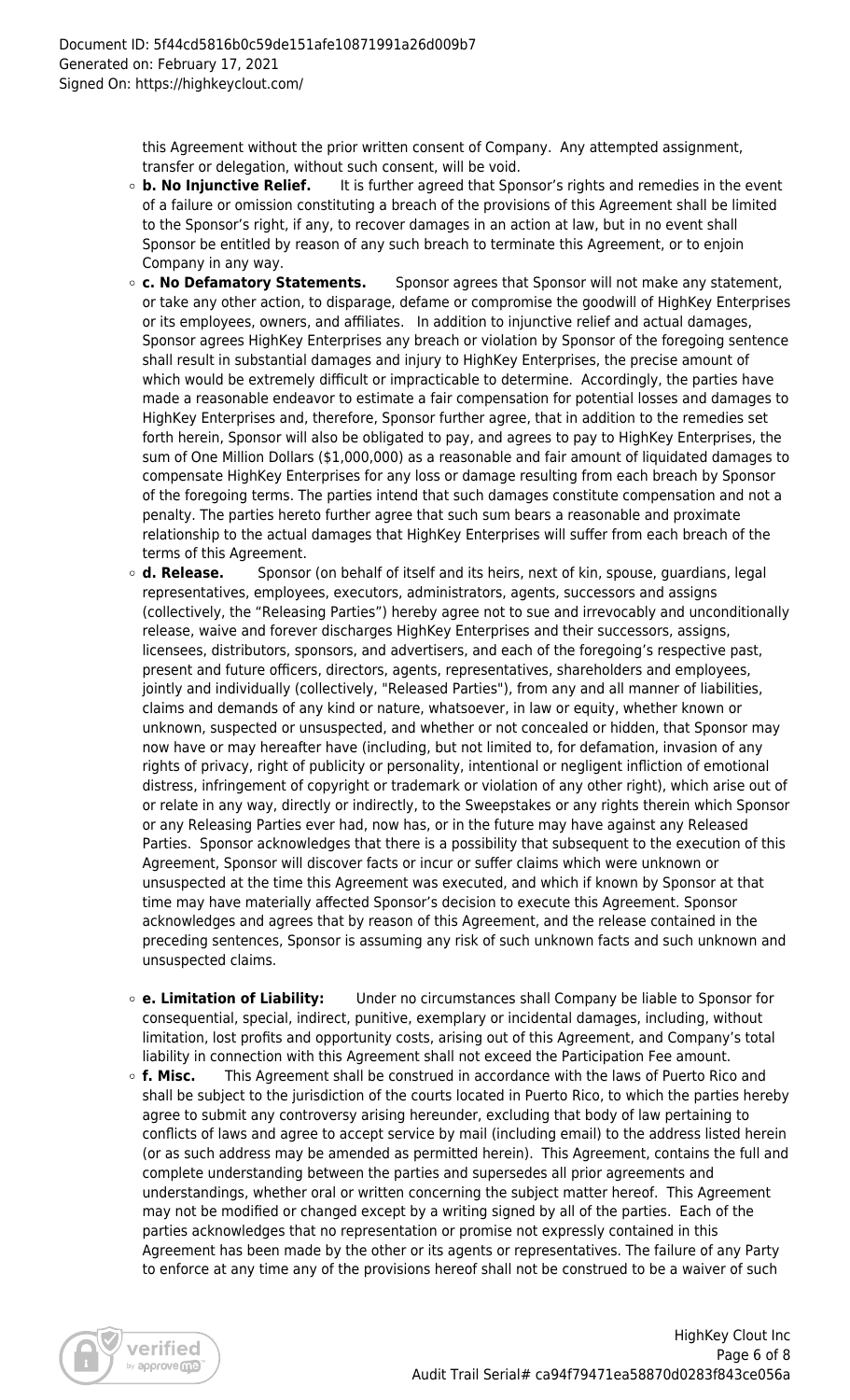provisions, or of such Party's rights thereafter to enforce any such provisions. In the event any provision of this Agreement is held to be invalid or in violation of any law, statute, regulation, order or lawful union or guild requirement, the Agreement shall be deemed modified to the minimum extent required in order to comply therewith and shall otherwise continue in full force and effect. This Agreement is executed in two (2) counterparts (digital signatures acceptable), whereas each Party shall retain one (1) counterpart. Each counterpart shall be deemed an original whereas both together shall constitute one and the same instrument. This Agreement is not intended, nor shall it be deemed or construed, to create a relationship of principal and agent or partnership or joint venture between the parties and neither Party shall have any power or authority to enter into any agreement on behalf of the other Party or to otherwise bind or obligate the other Party in any manner whatsoever. Sponsor has entered into this Agreement freely and voluntarily, and acknowledges that Sponsor either consulted with independent counsel before entering into this Agreement, or had the opportunity to do so, but elected not to.

The Parties indicate their consent to be bound by the terms and conditions of this Agreement by signing below.

Х